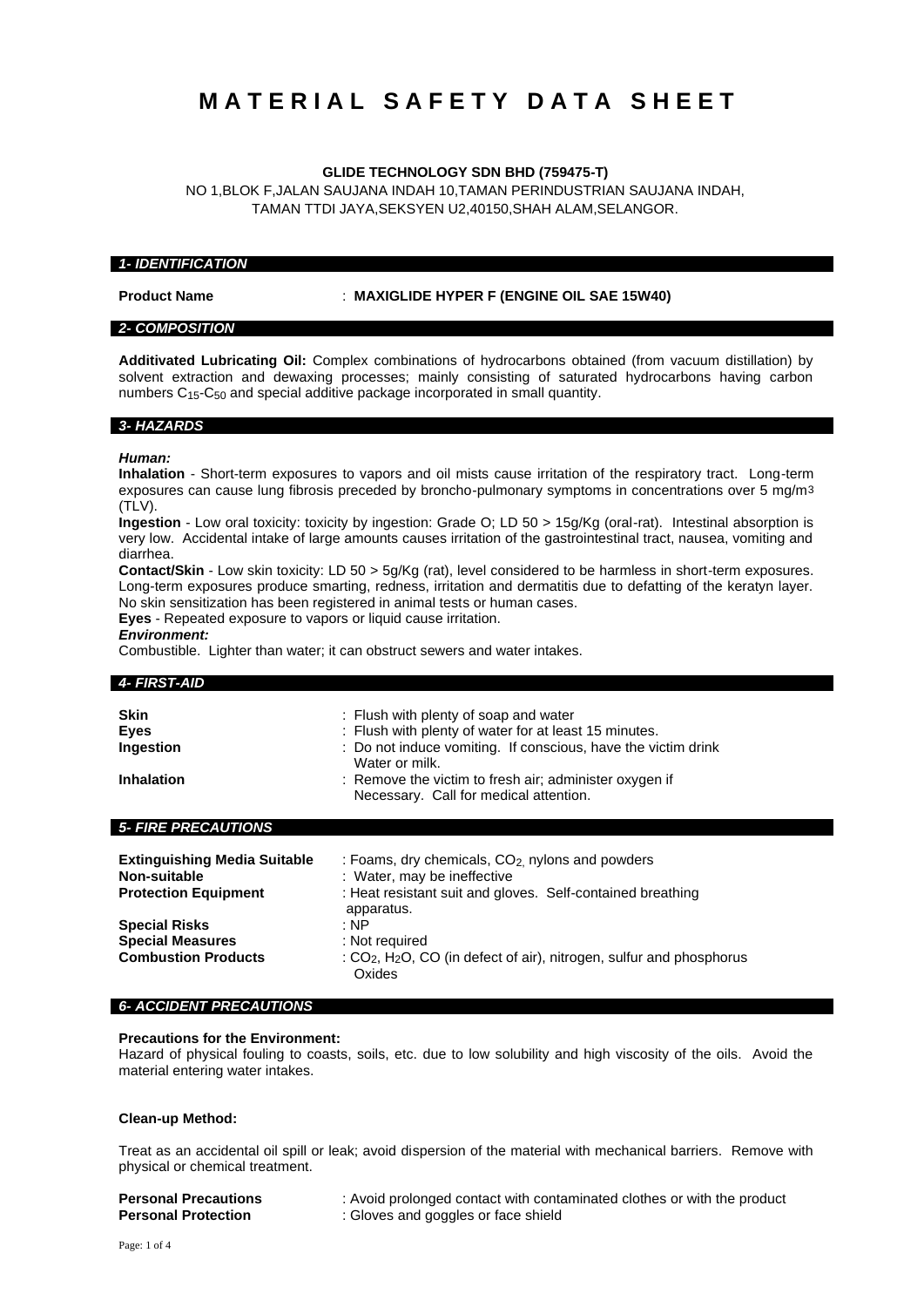# *7- STORAGE AND HANDLING*

| Handling:                     | : Avoid prolonged contact and inhalation of mists and vapors |
|-------------------------------|--------------------------------------------------------------|
| <b>General Precautions</b>    | From heated oils                                             |
| <b>Specific Conditions</b>    | : Safety goggles and gloves should be used                   |
| Storage:                      | : Containers properly labeled and sealed, placed in cool and |
| <b>Storage Conditions</b>     | Well ventilated areas                                        |
| <b>Incompatible Materials</b> | : Strong oxidants                                            |
| <b>Dangerous Practices</b>    | : NP                                                         |

# *8- PERSONAL PROTECTION*

# **Inhalation**

Low vapor pressures: The product is slightly volatile at room temperature and does not present special risks. In presence of heated oils, wear protective masks to avoid vapor inhalation.

| <b>Skin</b><br>Eve<br>Other<br><b>Specific Hygiene Measures</b> | : Gloves<br>: Safety goggles<br>: Showers and eye-washers in the working area.<br>: Good work practices to minimize exposure and adoption of good<br>Personal hygiene measures avoid the presence of skin rash and oil<br>Acne |
|-----------------------------------------------------------------|--------------------------------------------------------------------------------------------------------------------------------------------------------------------------------------------------------------------------------|
| <b>Exposure Controls</b>                                        | : TLV (typical base oil) = $0.016$ PPM at $20^{\circ}$ C (saturated vapor<br>Concentration); TLV/TWA (ACGIH) = 5mg/m3 (oil mist);<br>TLV/STEL (ACGIH) = $10mg/m3$ (oil mist                                                    |

# *9- PHYSICAL AND CHEMICAL PROPERTIES*

| Specific Gravity (at 15°C)<br><b>Flash Point</b><br><b>Explosive Properties</b><br><b>Oxidizing Properties</b><br><b>Water Solubility</b> | : 0.89<br>: 220 $^{\circ}$ C<br>: NP<br>: NP<br>: Insoluble $(100$ PPM max. $H2O$ ) |
|-------------------------------------------------------------------------------------------------------------------------------------------|-------------------------------------------------------------------------------------|
| <b>Solubility</b>                                                                                                                         | : Organic solvents                                                                  |
|                                                                                                                                           |                                                                                     |

# *10- STABILITY AND REACTIVITY*

| <b>Stability</b>                        | : Stable at room temperature                            |
|-----------------------------------------|---------------------------------------------------------|
| <b>Polymerization Risk</b>              | : NP                                                    |
| <b>Materials to Avoid</b>               | : Strong oxidants react with oils and organic materials |
| <b>Hazardous Decomposition Products</b> | ∴NP                                                     |
| <b>Condition to Avoid</b>               | : Exposure to open flames                               |
|                                         |                                                         |

# *11- TOXICOLOGICAL INFORMATION*

| $197099$ - $0971$ - $111$ - $0101$       |                                                                                                                           |
|------------------------------------------|---------------------------------------------------------------------------------------------------------------------------|
| <b>Routes of Exposure</b>                | : Contact with skin, eyes and inhalation. Ingestion is not<br>Frequent.                                                   |
| <b>Acute and chronic Effects</b>         | : No malignant acute effects are known. Chronic effects due<br>To repeated exposures are irritation, dermatitis and acne. |
| Carcinogenicity                          | : NP                                                                                                                      |
| <b>Reproductive Toxicity</b>             | : No evidences                                                                                                            |
| <b>Medical Conditions which Increase</b> |                                                                                                                           |
| <b>Hazard to Exposure</b>                | : Respiratory tract deficiencies and dermatological problems                                                              |
|                                          |                                                                                                                           |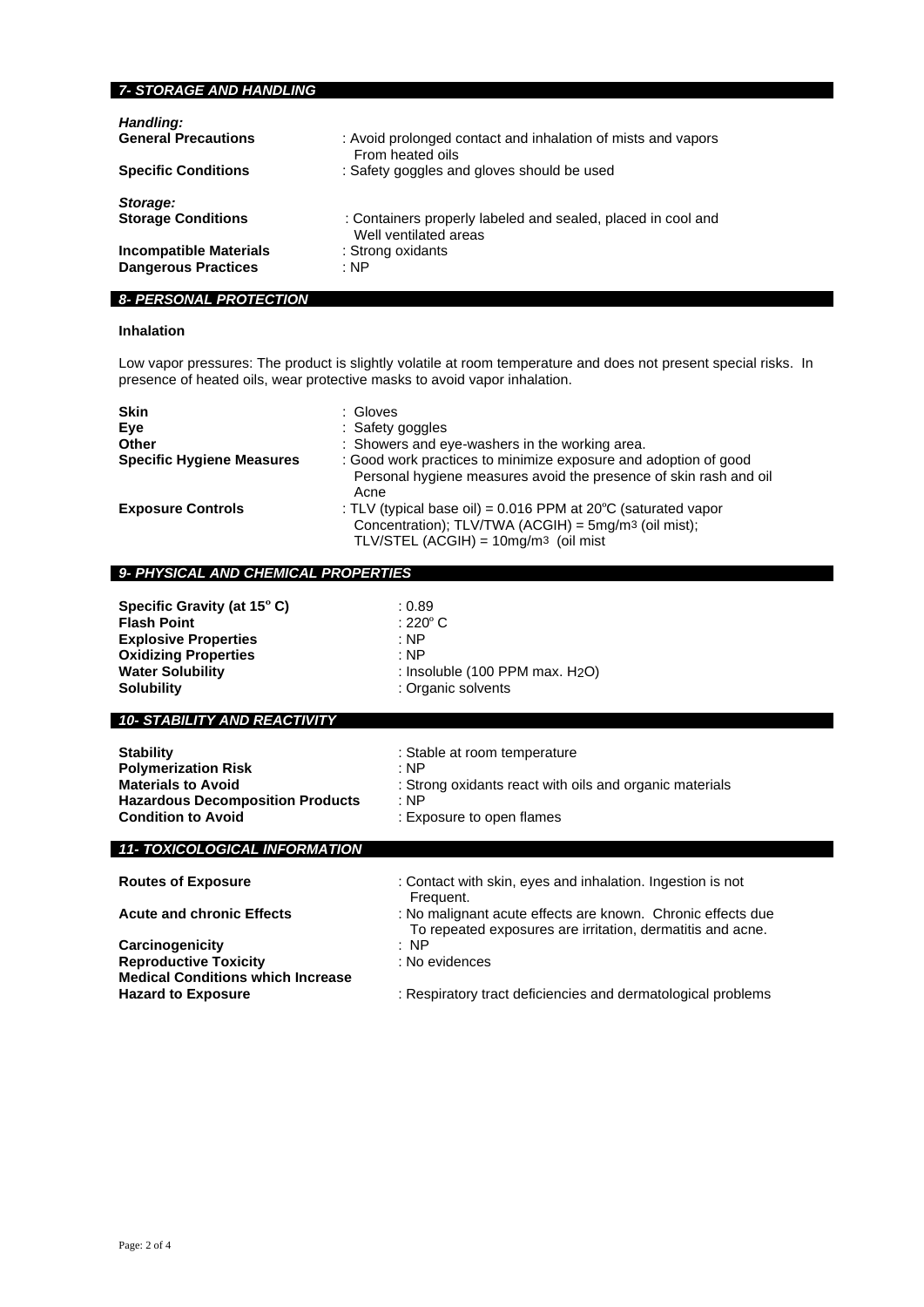### *12- ECOLOGICAL INFORMATION*

### *Pollutant Potential:*

**Persistence and Degradability-** the material is oily and viscous and floats on water. It presents a high physical fouling potential, mainly in sea-spills; by contact, destroys small acuatic organisms and makes living difficult for upper organisms, not allowing the sunlight to reach underlying marine ecosystems, affecting its normal development.

**Mobility/Bioaccumulative Potential-** it does not present bioaccumulative problems in living organisms or incidence in the tropic food chain, although it may cause long-term adverse effects in the acuatic environment, due to its high physical fouling potential.

# *Eco toxicological Effect:*

Dangerous for acuatic life in high concentrations (spills).

# *13- DISPOSAL*

|                           | <b>Disposal Methods (surplus):</b> Recycling and recovery of base oils when possible                                                                             |
|---------------------------|------------------------------------------------------------------------------------------------------------------------------------------------------------------|
| Disposal (waste)          | : Only in specific prepared and controlled areas. Avoid releasingoils to sewers                                                                                  |
|                           | because they can destroy water treatment plant Microorganisms. Do not attempt<br>to clean containers sinceresidue is difficult to remove; dispose in a safe way. |
| Handling (waste)          | : Labeled and sealed containers. Avoid direct contact with wasteoils.                                                                                            |
| <b>14- TRANSPORTATION</b> |                                                                                                                                                                  |

| <b>Special Precautions</b>         | : Stable at room temperature and during transport. Store in<br>Cool well ventilated areas. |
|------------------------------------|--------------------------------------------------------------------------------------------|
| <b>UN Number</b>                   | : NP                                                                                       |
| ADR (TPC)/RID (TPF) Classification | t e                                                                                        |
| <b>IATA-DER Classification</b>     |                                                                                            |
| <b>IMDG Classification</b>         | ÷ .                                                                                        |
|                                    |                                                                                            |
| <b>15- REGULATORY INFORMATION</b>  |                                                                                            |
| <b>Regulatory Lists Searched</b>   | : $01-1=IARC$ Group 1                                                                      |

| <b>Regulatory Lists Searched</b>                                         | : $01-1=IARC$ Group 1 |
|--------------------------------------------------------------------------|-----------------------|
|                                                                          | 01-2A=IARC Group 2A   |
|                                                                          | 01-2B=IARC Group 2B   |
| No components of this material were found on the regulatory lists above. |                       |

**Chemical Safety Assessment** : This product contains substances for which chemical safety assessments are not yet available.